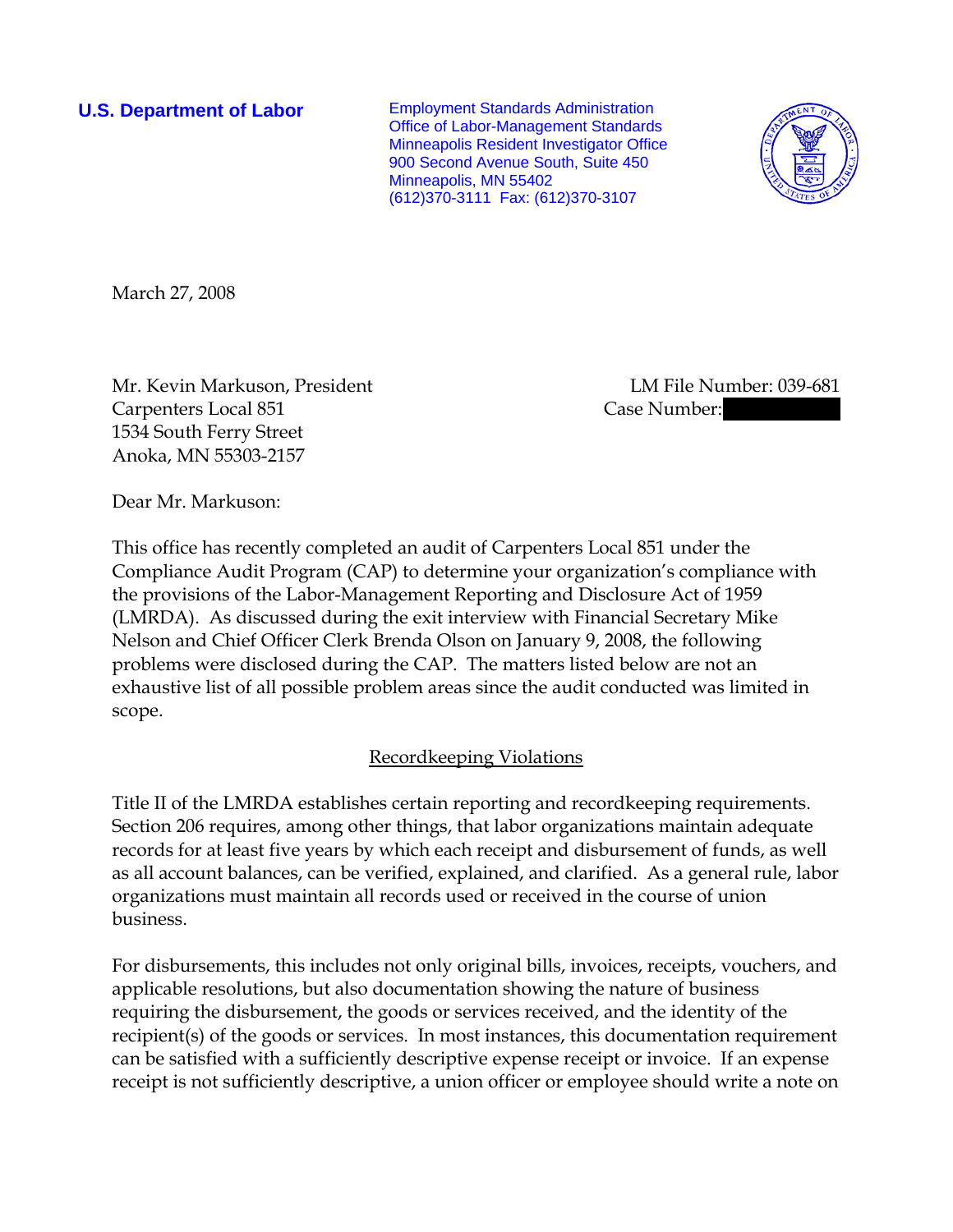Mr. Kevin Markuson March 27, 2008 Page 2 of 5

it providing the additional information. At least one record showing the date, amount, purpose, and source of that money should be maintained. Local 851 must also retain bank records for all accounts.

The audit of Local 851's 2007 records revealed the following recordkeeping violations:

### 1. Officer Expenses

Adequate records were not retained to support a \$7,500 advance to Trustee Nick Vevea to pay for expenses associated with the summer picnic. During the audit, Mr. Vevea provided documentation covering \$5,050 of the expenses and advised that Local 851 agreed for him to "carry over" the remaining amount to be used at the summer picnic in 2007. The amount carried over was discussed and documented at a meeting. As stated above, labor organizations must retain original receipts, bills, and vouchers for all disbursements. The president and treasurer (or corresponding principal officers) of your union, who are required to sign your union's LM report, are responsible for properly maintaining union records.

Additionally, Mr. Vevea did not provide an itemized receipt for a purchase of eight bicyles at Target in the amount of \$715. The bicycles were used as raffle prizes for members and their families who attended the summer picnic. Mr. Vevea later advised that an itemized receipt was originally provided to Local 851, but shortly after the picnic, one of the bicycles broke and needed to be returned. Mr. Vevea said he gave the receipt to the member so they could exchange the bicycle.

### 2. Disposition of Property

Local 851 gave away at least \$1,000 worth of prizes and gift certificates at the summer picnic, but did not maintain records that identified the recipients of the prizes.

While it is not necessary to itemize every recipient of a prize on the LM report, a record must be maintained that verifies the identity and number of the recipients of the gift cards and cash prizes.

Based on your assurance that Local 851 will retain adequate documentation in the future, OLMS will take no further enforcement action at this time regarding the above violations.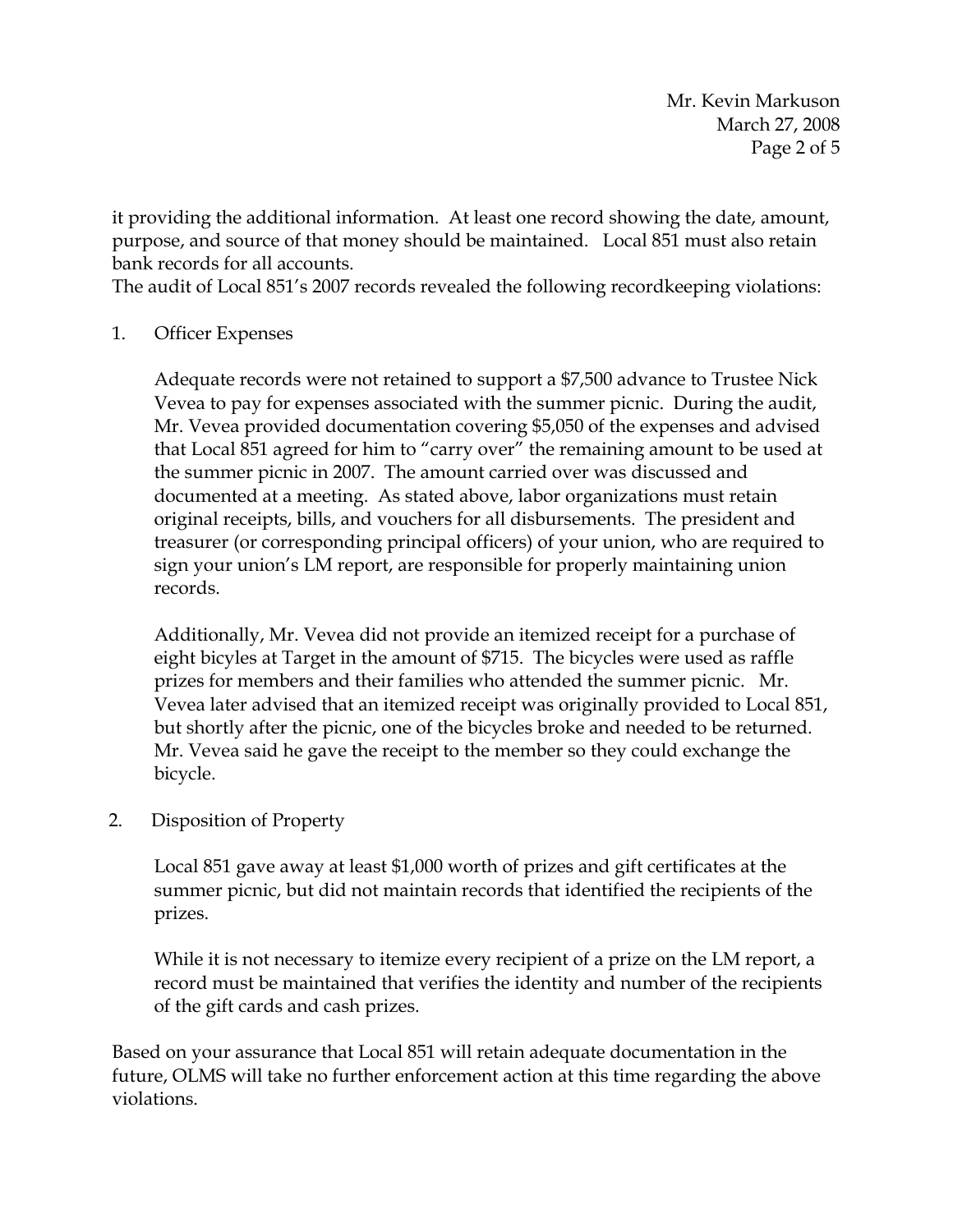Mr. Kevin Markuson March 27, 2008 Page 3 of 5

## Reporting Violations

The audit disclosed a violation of LMRDA Section 201(b), which requires labor organizations to file annual financial reports accurately disclosing their financial condition and operations. The Labor Organization Annual Report (LM-2) filed by Local 851 for fiscal year ending June 30, 2007, was deficient in the following areas:

1. Disbursements to Officers and Employees

Local 851 did not include some reimbursements to Brenda Olson totaling almost \$1,000 in Schedule 12 (Disbursements to Employees). For example, Ms. Olson received a few direct disbursements to replenish the petty cash fund. It appears Local 851 erroneously reported these payments in Schedules 15 through 19.

Local 851 must report in Column F of Schedules 12 (Disbursements for Official Business) direct disbursements to employees for reimbursement of expenses they incurred while conducting union business. In addition, indirect disbursements made to another party (such as a credit card company) for business expenses union personnel incur must be reported in Column F of Schedules 11 and 12. However, indirect disbursements for business expenses union personnel incur for transportation by public carrier (such as an airline) and for temporary lodging expenses while traveling on union business must be reported in Schedules 15 through 19. Any direct or indirect disbursements to union personnel for expenses not necessary for conducting union business must be reported in Column G (Other Disbursements) of Schedules 11 and 12.

2. Advance for Summer Picnic

During the exit interview, I advised Mr. Nelson that the \$1,500 not used by Nick Vevea for the summer picnic expenses that was "carried over" for use on the 2007 summer picnic would need to be reported in Item 26 (Loans Receivable) and Item 53 (Loans Made). As noted in section six of the LM-3 instructions, advances are considered loans and must be reported in Item 26 and Item 53 if the amount of the advance is not fully repaid or fully accounted for by vouchers or paid receipts within 30 days after the completion or cancellation.

3. Item 13